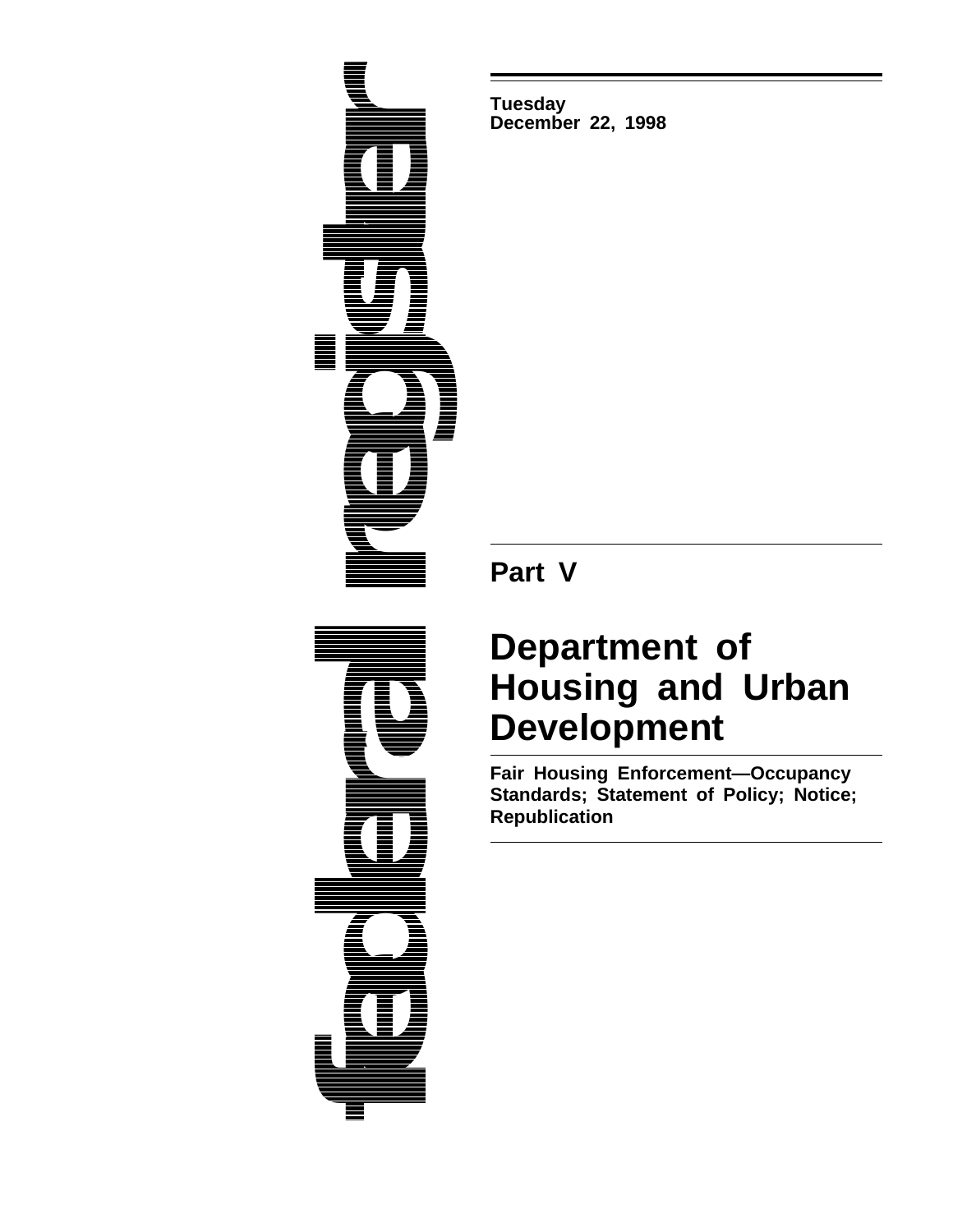#### **DEPARTMENT OF HOUSING AND URBAN DEVELOPMENT**

**[Docket No. FR–4405–N–01]**

#### **Fair Housing Enforcement— Occupancy Standards; Notice of Statement of Policy**

**Note:** This document, FR Doc. 98–33568, was originally published on December 18, 1998 at 63 FR 70256–70257. It is being republished to reproduce the camera copy of the appendix furnished by the agency.

**AGENCY:** Office of the Assistant Secretary for Fair Housing and Equal Opportunity, HUD.

#### **ACTION:** Notice of Statement of Policy.

**SUMMARY:** This statement of policy advises the public of the factors that HUD will consider when evaluating a housing provider's occupancy policies to determine whether actions under the provider's policies may constitute discriminatory conduct under the Fair Housing Act on the basis of familial status (the presence of children in a family). Publication of this notice meets the requirements of the Quality Housing and Work Responsibility Act of 1998.

**DATES:** Effective date: December 18, 1998.

**FOR FURTHER INFORMATION CONTACT:** Sara Pratt, Director, Office of Investigations, Office of Fair Housing and Equal Opportunity, Room 5204, 451 Seventh Street, SW, Washington, DC 20410, telephone (202) 708–2290 (not a toll-free number). For hearing- and speechimpaired persons, this telephone number may be accessed via TTY (text telephone) by calling the Federal Information Relay Service at 1–800– 877–8339 (toll-free).

#### **SUPPLEMENTARY INFORMATION:**

#### **Statutory and Regulatory Background**

Section 589 of the Quality Housing and Work Responsibility Act of 1998 (Pub. L. 105–276, 112 Stat. 2461, approved October 21, 1998, ''QHWRA'') requires HUD to publish a notice in the **Federal Register** that advises the public of the occupancy standards that HUD uses for enforcement purposes under the Fair Housing Act (42 U.S.C. 3601– 3619). Section 589 requires HUD to publish this notice within 60 days of enactment of the QHWRA, and states that the notice will be effective upon publication. Specifically, section 589 states, in relevant part, that:

[T]he specific and unmodified standards provided in the March 20, 1991, Memorandum from the General Counsel of [HUD] to all Regional Counsel shall be the policy of [HUD] with respect to complaints of discrimination under the Fair Housing Act \* \* \* on the basis of familial status which involve an occupancy standard established by a housing provider.

The Fair Housing Act prohibits discrimination in any aspect of the sale, rental, financing or advertising of dwellings on the basis of race, color, religion, national origin, sex or familial status (the presence of children in the family). The Fair Housing Act also provides that nothing in the Act ''limits the applicability of any reasonable local, State or Federal restrictions regarding the maximum number of occupants permitted to occupy a dwelling.'' The Fair Housing Act gave HUD responsibility for implementation and enforcement of the Act's requirements. The Fair Housing Act authorizes HUD to receive complaints alleging discrimination in violation of the Act, to

investigate these complaints, and to engage in efforts to resolve informally matters raised in the complaint. In cases where the complaint is not resolved, the Fair Housing Act authorizes HUD to make a determination of whether or not there is reasonable cause to believe that discrimination has occurred. HUD's regulations, implementing the Fair Housing Act (42 U.S.C. 3614) are found in 24 CFR part 100.

In 1991, HUD's General Counsel, Frank Keating, determined that some confusion existed because of the absence of more detailed guidance regarding what occupancy restrictions are reasonable under the Act. To address this confusion, General Counsel Keating issued internal guidance to HUD Regional Counsel on factors that they should consider when examining complaints filed with HUD under the Fair Housing Act, to determine whether or not there is reasonable cause to believe discrimination has occurred.

#### **This Notice**

Through this notice HUD implements section 589 of the QHWRA by adopting as its policy on occupancy standards, for purposes of enforcement actions under the Fair Housing Act, the standards provided in the Memorandum of General Counsel Frank Keating to Regional Counsel dated March 20, 1991, attached as Appendix A.

**Authority:** 42 U.S.C. 3535(d), 112 Stat. 2461.

Dated: December 14, 1998.

#### **Eva M. Plaza,**

*Assistant Secretary for Fair Housing and Equal Opportunity.*

**BILLING CODE 4210–28–P**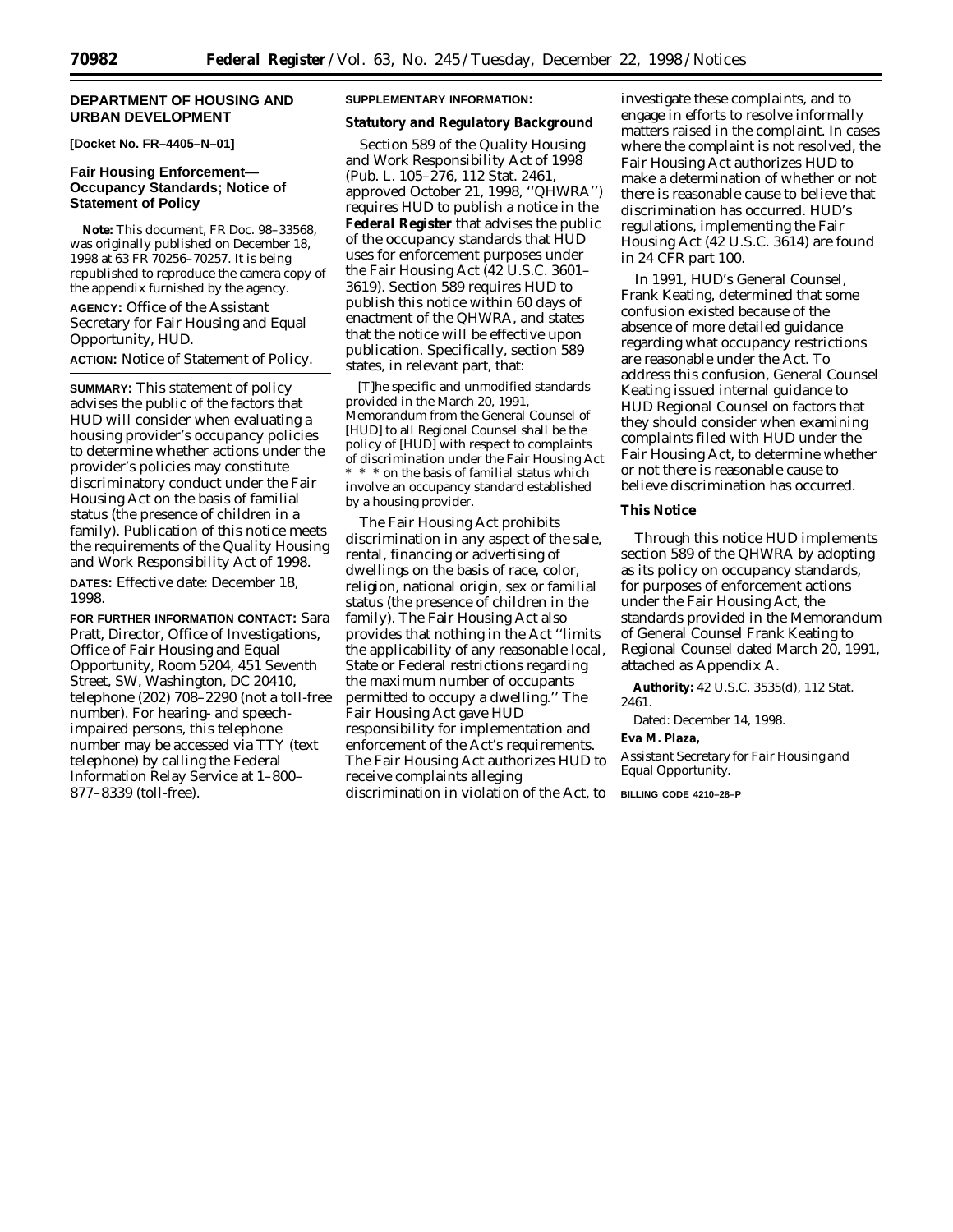

U. S. Department of Housing and Urban Development Washington, D.C. 20410-0500

APPENDIX A

March 20, 1991

OFFICE OF GENERAL COUNSEL

MEMORANDUM FOR: All Regional Counsel

FROM:  $\sqrt{x}$  rank Keating, G

SUBJECT: Fair Housing Enforcement Policy: Occupancy Cases

On February 21, 1991, I issued a memorandum designed to facilitate your review of cases involving occupancy policies under the Fair Housing Act. The memorandum was based on my review of a significant number of such cases and was intended to constitute internal guidance to be used by Regional Counsel in reviewing cases involving occupancy restrictions. It was not intended to create a definitive test for whether a landlord or manager would be liable in a particular case, nor was it intended to establish occupancy policies or requirements for any particular type of housing.

However, in discussions within the Department, and with the Department of Justice and the public, it is clear that the February 21 memorandum has resulted in a significant misunderstanding of the Department's position on the question of occupancy policies which would be reasonable under the Fair Housing Act. In this respect, many people mistakenly viewed the February 21 memorandum as indicating that the Department was establishing an occupancy policy which it would consider reasonable in any fair housing case, rather than providing guidance to Regional Counsel on the evaluation of evidence in familial status cases which involve the use of an occupancy policy adopted by a housing provider.

For example, there is a HUD Handbook provision regarding the size of the unit needed for public housing tenants. See Handbook 7465.1 REV-2, Public Housing Occupancy Handbook: Admission, revised section 5-1 (issued February 12, 1991). While that Handbook provision states that HUD does not specify the number of persons who may live in public housing units of various sizes, it provides guidance about the factors public housing agencies may consider in establishing reasonable occupancy policies. Neither this memorandum nor the memorandum of February 21, 1991 overrides the guidance that Handbook provides about program requirements.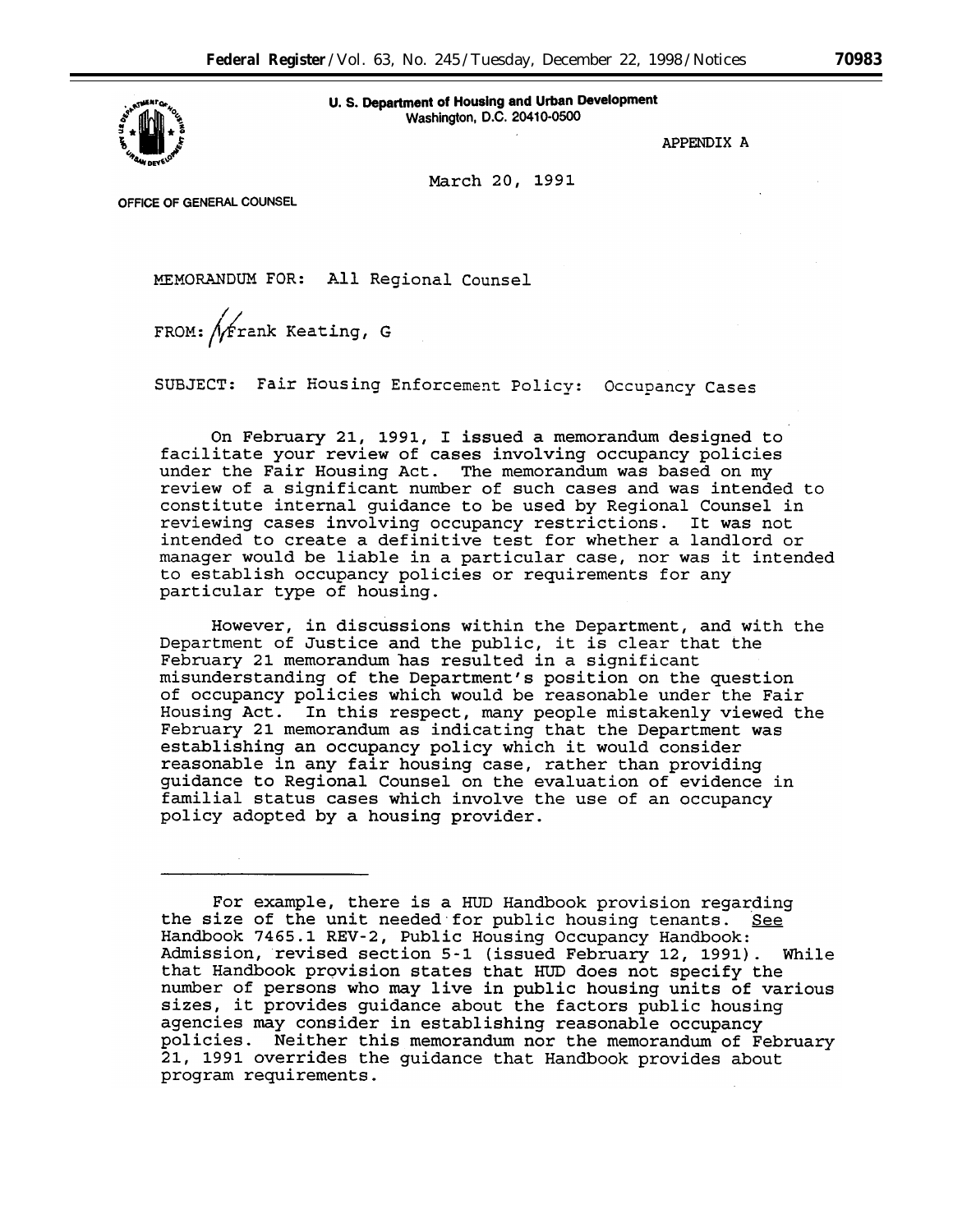As you know, assuring Fair Housing for all is one of Secretary Kemp's top priorities. Prompt and vigorous enforcement<br>of all the provisions of the Fair Housing Act, including the protections in the Act for families with children, is a critical responsibility of mine and every person in the Office of General Counsel. I expect Headquarters and Regional Office staff to continue their vigilant efforts to proceed to formal enforcement in all cases in which there is reasonable cause to believe that a discriminatory housing practice under the Act has occurred or is about to occur. This is particularly important in cases where occupancy restrictions are used to exclude families with children or to unreasonably limit the ability of families with children to obtain housing.

In order to assure that the Department's position in the area of occupancy policies is fully understood, I believe that it is imperative to articulate more fully the Department's position on reasonable occupancy policies and to describe the approach that the Department takes in its review of occupancy cases.

Specifically, the Department believes that an occupancy policy of two persons in a bedroom, as a general rule, is reasonable under the Fair Housing Act. The Department of Justice has advised us that this is the general policy it has incorporated in consent decrees and proposed orders, and such a general policy also is consistent with the guidance provided to housing providers in the HUD handbook referenced above. However, the reasonableness of any occupancy policy is rebuttable, and neither the February 21 memorandum nor this memorandum implies that the Department will determine compliance with the Fair Housing Act based solely on the number of people permitted in each bedroom. Indeed, as we stated in the final rule implementing the Fair Housing Amendments Act of 1988, the Department's position is as follows:

[T] here is nothing in the legislative history which indicates any intent on the part of Congress to provide for the development of a national occupancy code. . . .

On the other hand, there is no basis to conclude that Congress intended that an owner or manager of dwellings would be unable to restrict the number of occupants who could reside in a dwelling. Thus, the Department believes that in appropriate circumstances, owners and managers may develop and implement reasonable occupancy requirements based on factors such as the number and size of sleeping areas or bedrooms and the overall size of the dwelling unit. In this regard, it must be noted that, in connection with a complaint alleging discrimination on the basis of familial status, the Department will carefully examine any such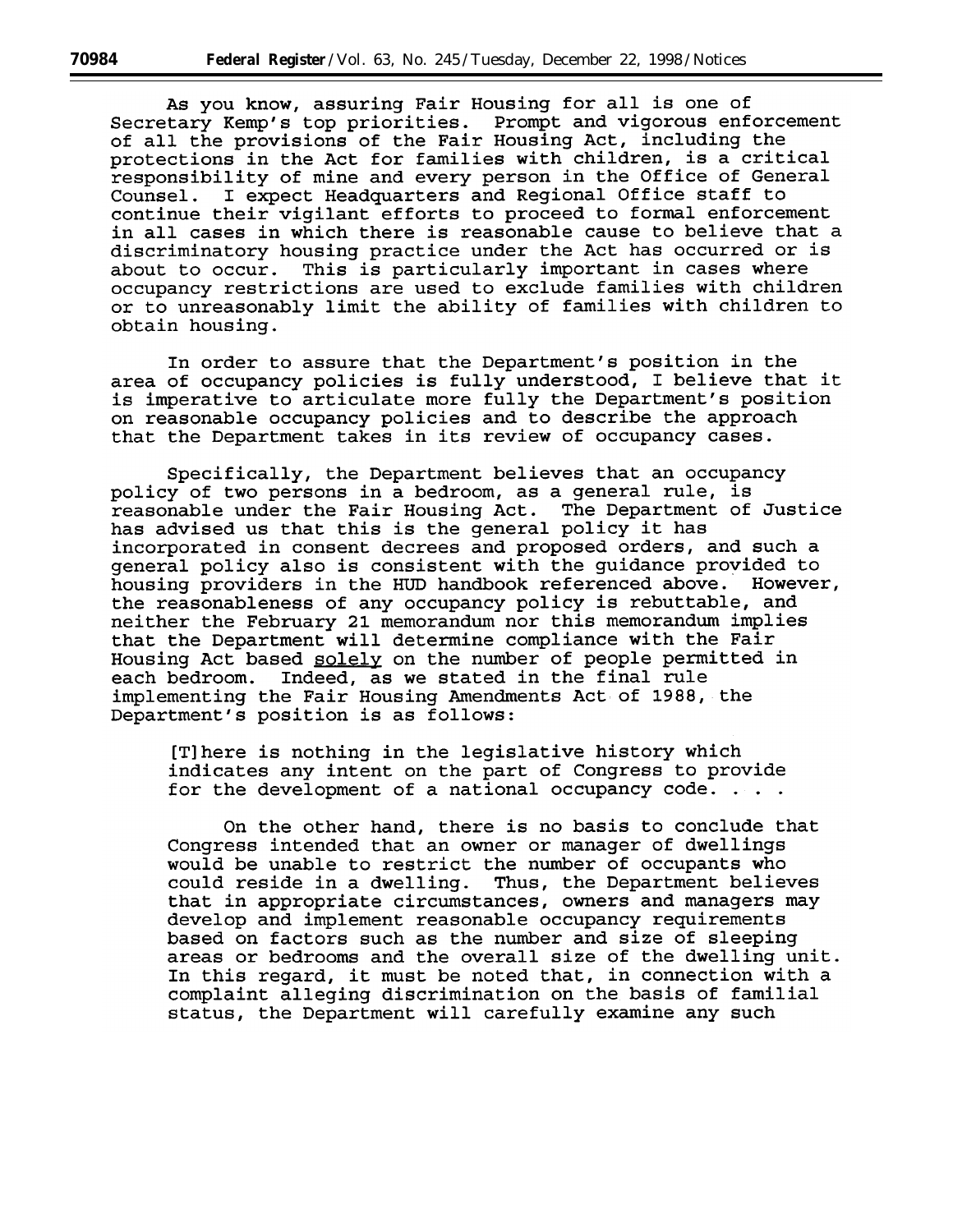nongovernmental restriction to determine whether it operates unreasonably to limit or exclude families with children.

24 C.F.R. Chapter I, Subchapter A. Appendix I at 566-67 (1990).

Thus, in reviewing occupancy cases, HUD will consider the size and number of bedrooms and other special circumstances. **The** following principles and hypothetical examples should assist you in determining whether the size of the bedrooms or special circumstances would make an occupancy policy unreasonable.

# Size of bedrooms and unit

Consider two theoretical situations in which a housing provider refused to permit a family of five to rent a two-bedroom dwelling based on a "two people per bedroom" policy. In the first, the complainants are a family of five who applied to rent an apartment with two large bedrooms and spacious living areas. In the second, the complainants are a family of five who applied to rent a mobile home space on which they planned to live in a small two-bedroom mobile home. Depending on the other facts, issuance of a charge might be warranted in the first situation, but not in the second.

The size of the bedrooms also can be a factor suggesting that a determination of no reasonable cause is appropriate. For example, if a mobile home is advertised as a "two-bedroom" home, but one bedroom is extremely small, depending on all the facts, it could be reasonable for the park manager to limit occupancy of the home to two people.

### Age of children

The following hypotheticals involving two housing providers who refused to permit three people to share a bedroom illustrate this principle. In the first, the complainants are two adult parents who applied to rent a one-bedroom apartment with their infant child, and both the bedroom and the apartment were large. In the second, the complainants are a family of two adult parents and one teenager who applied to rent a one-bedroom apartment. Depending on the other facts, issuance of a charge might be warranted in the first hypothetical, but not in the second.

# Configuration of unit

The following imaginary situations illustrate special circumstances involving unit configuration. Two condominium associations each reject a purchase by a family of two adults and three children based on a rule limiting sales to buyers who satisfy a "two people per bedroom" occupancy policy. The first association manages a building in which the family of the five sought to purchase a unit consisting of two bedrooms plus a den or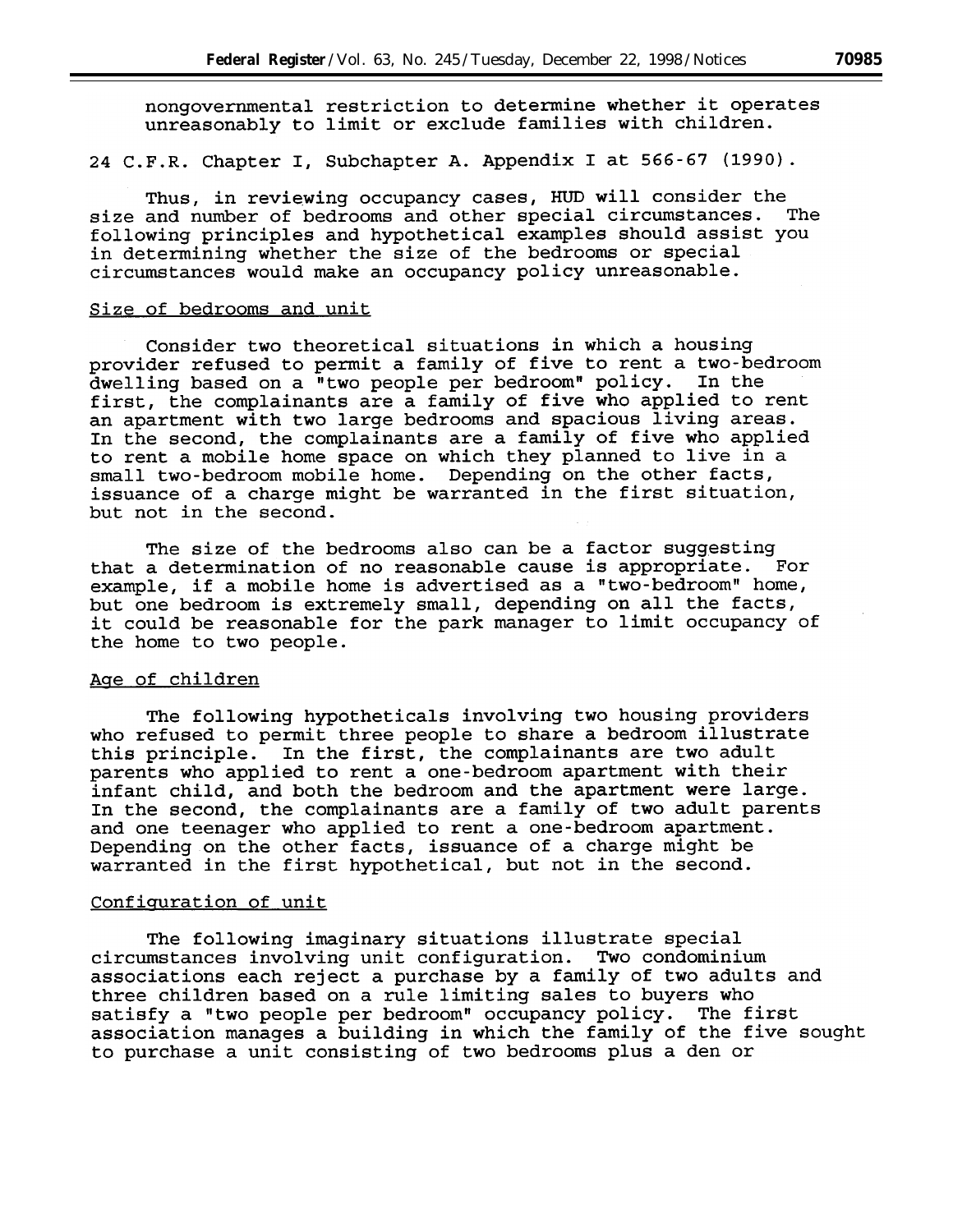study. The second manages a building in which the family of five sought to purchase a two-bedroom unit which did not have a study or den. Depending on the other facts, a charge might be warranted in the first situation, but not in the second.

## Other physical limitations of housing

In addition to physical considerations such as the size of each bedroom and the overall size and configuration of the dwelling, the Department will consider limiting factors identified by housing providers, such as the capacity of the septic, sewer, or other building systems.

# State and local law

If a dwelling is governed by State or local governmental occupancy requirements, and the housing provider's occupancy policies reflect those requirements, HUD would consider the governmental requirements as a special circumstance tending to indicate that the housing provider's occupancy policies are reasonable.

# Other relevant factors

Other relevant factors supporting a reasonable cause recommendation based on the conclusion that the occupancy policies are pretextual would include evidence that the housing provider has: (1) made discriminatory statements; (2) adopted discriminatory rules governing the use of common facilities; (3) taken other steps to discourage families with children from living in its housing; or (4) enforced its occupancy policies only against families with children. For example, the fact that a development was previously marketed as an "adults only" development would militate in favor of issuing a charge. This is an especially strong factor if there is other evidence suggesting that the occupancy policies are a pretext for excluding families with children.

An occupancy policy which limits the number of children per unit is less likely to be reasonable than one which limits the number of people per unit.

Special circumstances also may be found where the housing provider limits the total number of dwellings he or she is willing to rent to families with children. For example, assume a landlord owns a building of two-bedroom units, in which a policy of four people per unit is reasonable. If the landlord adopts a four person per unit policy, but refuses to rent to a family of two adults and two children because twenty of the thirty units already are occupied by families with children, a reasonable cause recommendation would be warranted.